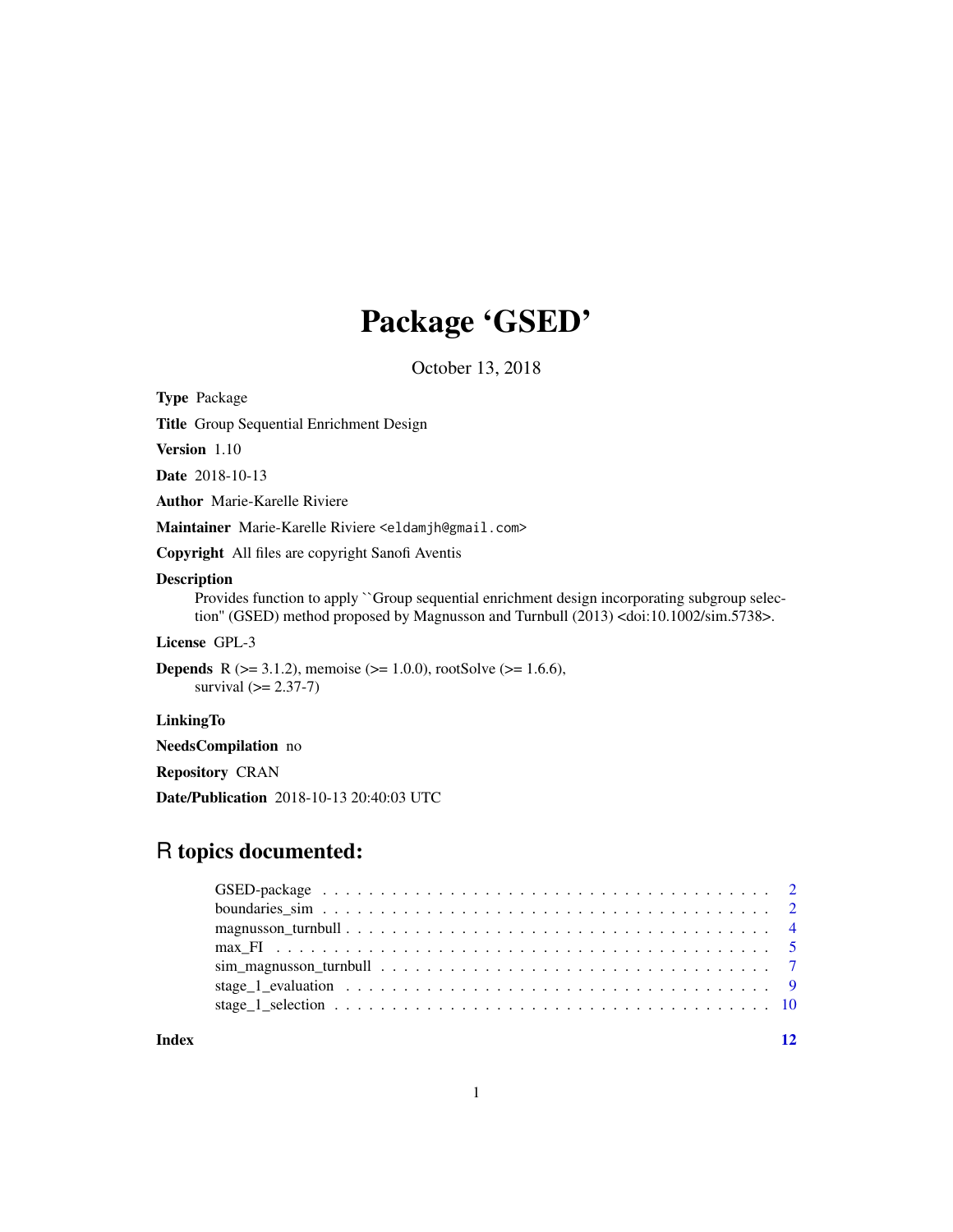<span id="page-1-0"></span>

#### Description

Provides function to apply "Group sequential enrichment design incorporating subgroup selection" (GSED) method proposed by Magnusson and Turnbull (2013) <doi:10.1002/sim.5738>.

#### Details

| Package: | GSED       |
|----------|------------|
| Type:    | Package    |
| Version: | 1.10       |
| Date:    | 2018-10-13 |
| License: | $GPI - 3$  |

#### Author(s)

Marie-Karelle Riviere-Jourdan <eldamjh@gmail.com>

# References

Baldur P. Magnusson and Bruce W. Turnbull. Group sequential enrichment design incorporating subgroup selection. Statistics in Medicine, 2013. <doi:10.1002/sim.5738>

boundaries\_sim *Lower and upper boundaries for GSED*

#### Description

boundaries\_sim is used to estimate lower and upper boundaries for GSED based on simulations of trials.

#### Usage

```
boundaries_sim(K_stages, N_subsets, f, ratio_Delta_star_d1, ordering,
increasing_theta=FALSE, seed=42, n_trials, alpha_spending,
one_minus_alpha_spending)
```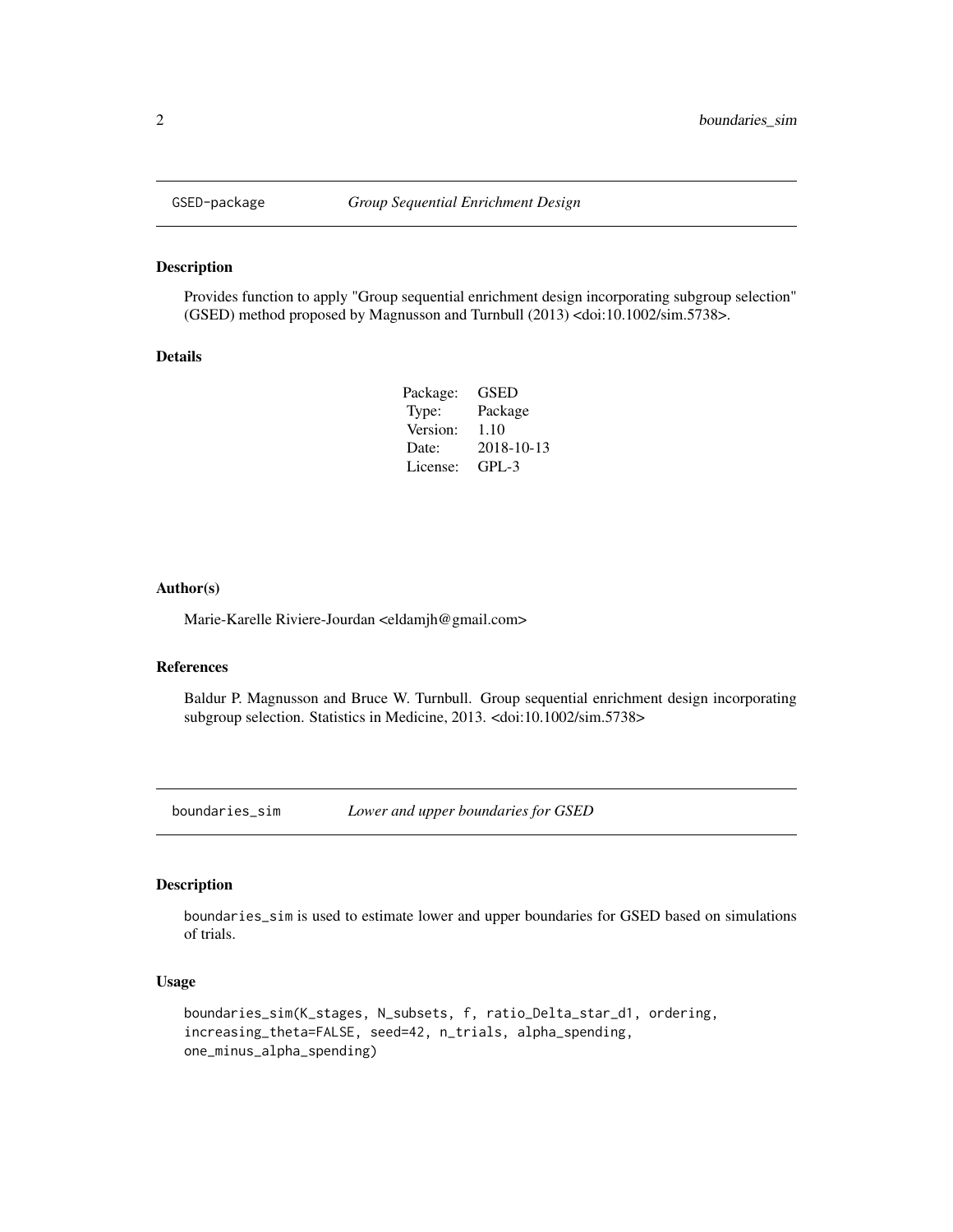# boundaries\_sim 3

#### **Arguments**

| K_stages                 | Integer indicating the number of stages in the design.                                                                                                                                                    |  |
|--------------------------|-----------------------------------------------------------------------------------------------------------------------------------------------------------------------------------------------------------|--|
| N_subsets                | Integer representing the number of possible subgroups.                                                                                                                                                    |  |
| $\mathbf{f}$             | Vector containing the prevalence rates of each subgroup. Must be of length<br>N_subsets.                                                                                                                  |  |
| ratio_Delta_star_d1      |                                                                                                                                                                                                           |  |
|                          | Vector containing the ratio between the (observed Fisher) information incre-<br>ments at each stage >1 with the (observed Fisher) information at stage 1. Must<br>be of length K_stages-1.                |  |
| ordering                 | Boolean indicating if the subgroups (theta) are ordered.                                                                                                                                                  |  |
| increasing_theta         |                                                                                                                                                                                                           |  |
|                          | Boolean indicating if greater values of theta parameters represent better treat-<br>ment effects. The default value is set at FALSE.                                                                      |  |
| seed                     | Interger representing the seed. The default value is set at 42.                                                                                                                                           |  |
| n_trials                 | Integer indicating the number of trials to simulate.                                                                                                                                                      |  |
|                          | alpha_spending Vector containing the values of the alpha-spending function at each time of<br>the analysis (including $0$ at time $0$ and alpha at time 1). Must be of length<br>$K_{\text{-stages+1}}$ . |  |
| one_minus_alpha_spending |                                                                                                                                                                                                           |  |
|                          | Vector containing the values of the 1-alpha-spending function at each time of<br>the analysis (including $0$ at time $0$ and 1-alpha at time 1). Must be of length<br>$K_{\text{-stages}+1}$ .            |  |

# Value

A list is returned, consisting of two vectors containing the lower and upper boundaries:

|   | Vector of lower boundaries at each stage. |
|---|-------------------------------------------|
| u | Vector of upper boundaries at each stage. |

#### Author(s)

Marie-Karelle Riviere-Jourdan <eldamjh@gmail.com>

#### References

Baldur P. Magnusson and Bruce W. Turnbull. Group sequential enrichment design incorporating subgroup selection. Statistics in Medicine, 2013. <doi:10.1002/sim.5738>

### Examples

#For testing purpose only, larger number of simulations required (see in comments below) boundaries\_sim(K\_stages=2, N\_subsets=3, f=c(0.6,0.2,0.2), ratio\_Delta\_star\_d1=c(1), ordering=FALSE, seed=42, n\_trials=3, alpha\_spending=c(0,0.0125,0.025), one\_minus\_alpha\_spending=c(0,0.4875,0.975))

```
#boundaries_sim(K_stages=2, N_subsets=3, f=c(0.6,0.2,0.2), ratio_Delta_star_d1=c(1),
#ordering=FALSE, seed=42, n_trials=10000000, alpha_spending=c(0,0.0125,0.025),
#one_minus_alpha_spending=c(0,0.4875,0.975))
```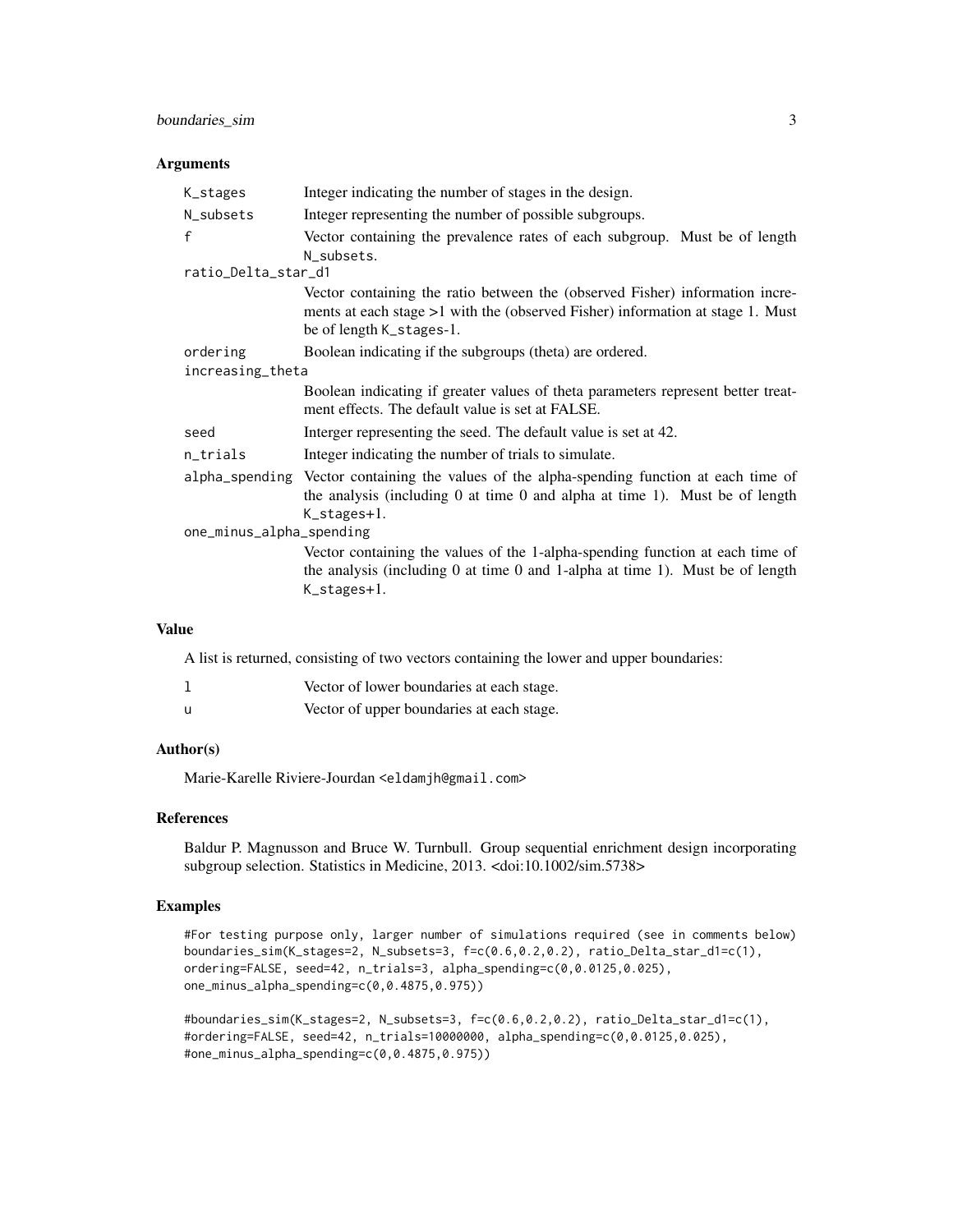# <span id="page-3-0"></span>Description

magnusson\_turnbull is used apply GSED design, selection or evaluation at each stage, on data.

# Usage

magnusson\_turnbull(stage\_cur, keep=NA, N\_subsets, Y, I, l, u, ordering, increasing\_theta=FALSE)

# Arguments

| stage_cur        | Integer representing the current stage. 0 represents selection at stage 1, 1 repre-<br>sents evaluation at stage 1, while $k$ ( $>1$ ) represents evaluation at stage k.                                                                                                                                        |
|------------------|-----------------------------------------------------------------------------------------------------------------------------------------------------------------------------------------------------------------------------------------------------------------------------------------------------------------|
| keep             | Vector of indices of selected subgroups if selection at stage 1 is already per-<br>formed. Values must be between 1 and N_subsets. By default filled with NA if<br>the function is run for selection step.                                                                                                      |
| N_subsets        | Integer representing the number of possible subgroups.                                                                                                                                                                                                                                                          |
| Υ                | Efficient score test statistics. For stage_cur>0 (evaluation at stage 1 or k<br>$(k>1)$ ,), value representing the efficient score test statistic for all (pooled) se-<br>lected subgroup. For stage_cur=0 (selection at stage 1), vector representing<br>the efficient score test statistic for each subgroup. |
| I                | Observed Fisher information. For stage_cur>0 (evaluation at stage 1 or k<br>$(k>1)$ ,), value representing the observed Fisher information for all (pooled) se-<br>lected subgroup. For stage_cur=0 (selection at stage 1), vector representing<br>the observed Fisher information for each subgroup.           |
| 1                | Vector containing the lower boundaries for stagewise decisions.                                                                                                                                                                                                                                                 |
| u                | Vector containing the upper boundaries for stagewise decisions.                                                                                                                                                                                                                                                 |
| ordering         | Boolean indicating if the subgroups (theta) are ordered.                                                                                                                                                                                                                                                        |
| increasing_theta |                                                                                                                                                                                                                                                                                                                 |
|                  | Boolean indicating if greater values of theta parameters represent better treat-<br>ment effects. The default value is set at FALSE.                                                                                                                                                                            |

# Value

An list is returned, consisting of:

| Reiection   | Interger with value 1 if the decision is to reject the null hypothesis, 0 otherwise. |
|-------------|--------------------------------------------------------------------------------------|
| Acceptation | Interger with value 1 if the decision is to accept the null hypothesis, 0 otherwise. |
| Keep        | Vector of indices of selected subgroups (between 1 and N_subsets).                   |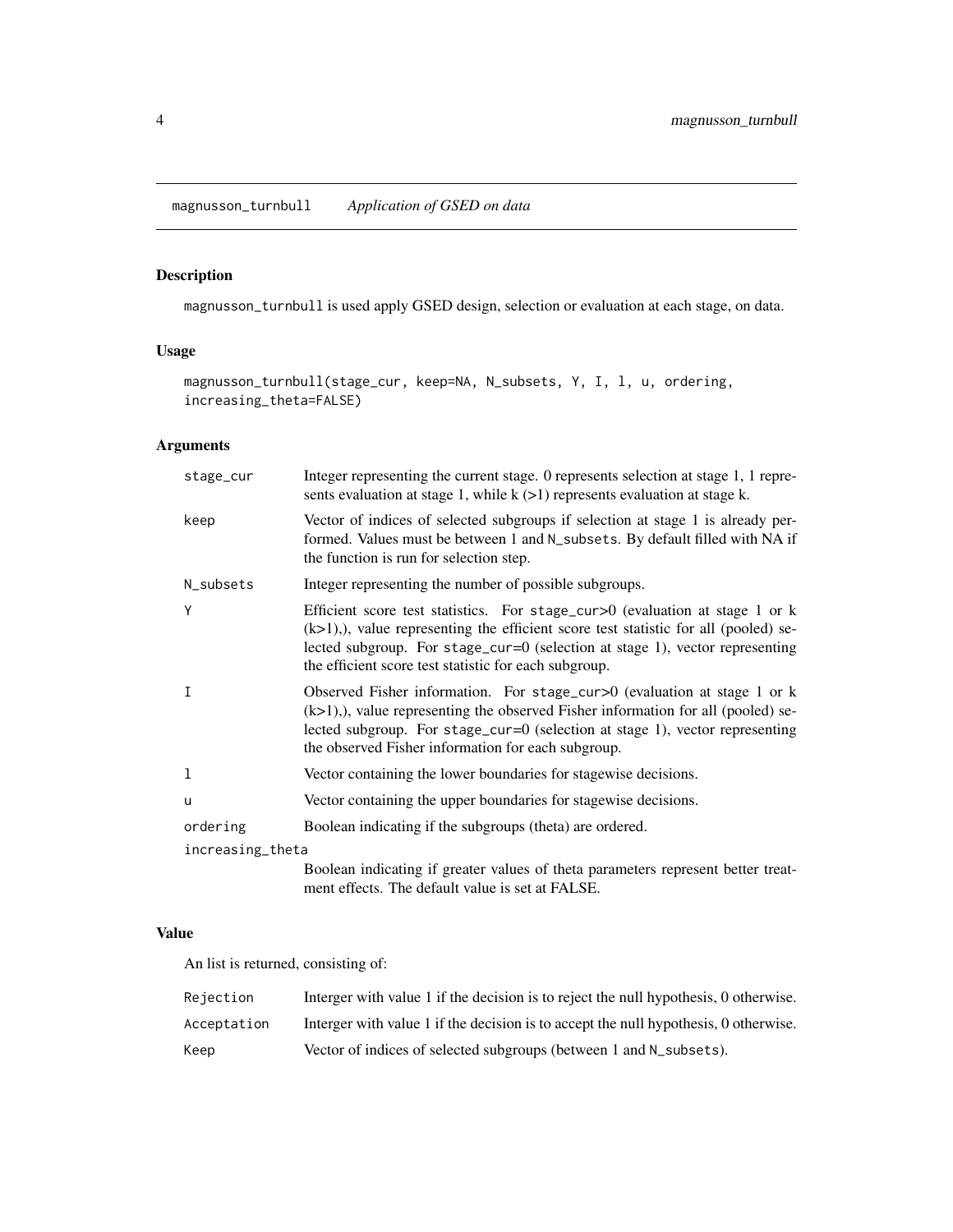#### <span id="page-4-0"></span> $max\_FI$  5

#### Author(s)

Marie-Karelle Riviere-Jourdan <eldamjh@gmail.com>

#### References

Baldur P. Magnusson and Bruce W. Turnbull. Group sequential enrichment design incorporating subgroup selection. Statistics in Medicine, 2013. <doi:10.1002/sim.5738>

#### Examples

```
magnusson_turnbull(stage_cur=0, keep=NA, N_subsets=3, Y=c(-10.71,12.84,19.06),
I=c(480,144,176), l=c(0.7962,2.5204), u=c(2.7625,2.5204), ordering=FALSE)
```

```
magnusson_turnbull(stage_cur=2, keep=c(2,3), N_subsets=3, Y=135.57,
I=1120, l=c(0.7962,2.5204), u=c(2.7625,2.5204), ordering=FALSE)
```
#### max\_FI *Maximum Fisher information*

# Description

max\_FI is used to estimate maximum Fisher information based on two power criteria. - The first criterion consider the maxmimum Fisher information such that there is a pre-defined power to declare efficacy in the entire population for a given vector of parameters representing treatment effetcs in each subgroup. - The second criterion consider the maxmimum Fisher information such that there is a pre-defined power to declare efficacy in at least one subgroup for a given vector of parameters representing treatment effetcs in each subgroup.

#### Usage

```
max_FI(K_stages, N_subsets, f, ratio_Delta_star_d1, l, u, type_outcome, param_theta,
pow, ordering, increasing_theta=FALSE, seed=42, n_trials, rule)
```
#### Arguments

| K_stages            | Integer indicating the number of stages in the design.                                                                                                                                       |  |
|---------------------|----------------------------------------------------------------------------------------------------------------------------------------------------------------------------------------------|--|
| N_subsets           | Integer representing the number of possible subgroups.                                                                                                                                       |  |
| $\mathbf{f}$        | Vector containing the prevalence rates of each subgroup. Must be of length<br>N subsets.                                                                                                     |  |
| ratio_Delta_star_d1 |                                                                                                                                                                                              |  |
|                     | Vector containing the ratio between the (observed Fisher) information incre-<br>ments at each stage $>1$ with the (observed Fisher) information at stage 1. Must<br>be of length K_stages-1. |  |
| <b>T</b>            | Vector containing the lower boundaries for stagewise decisions. Must be of<br>length K_stages.                                                                                               |  |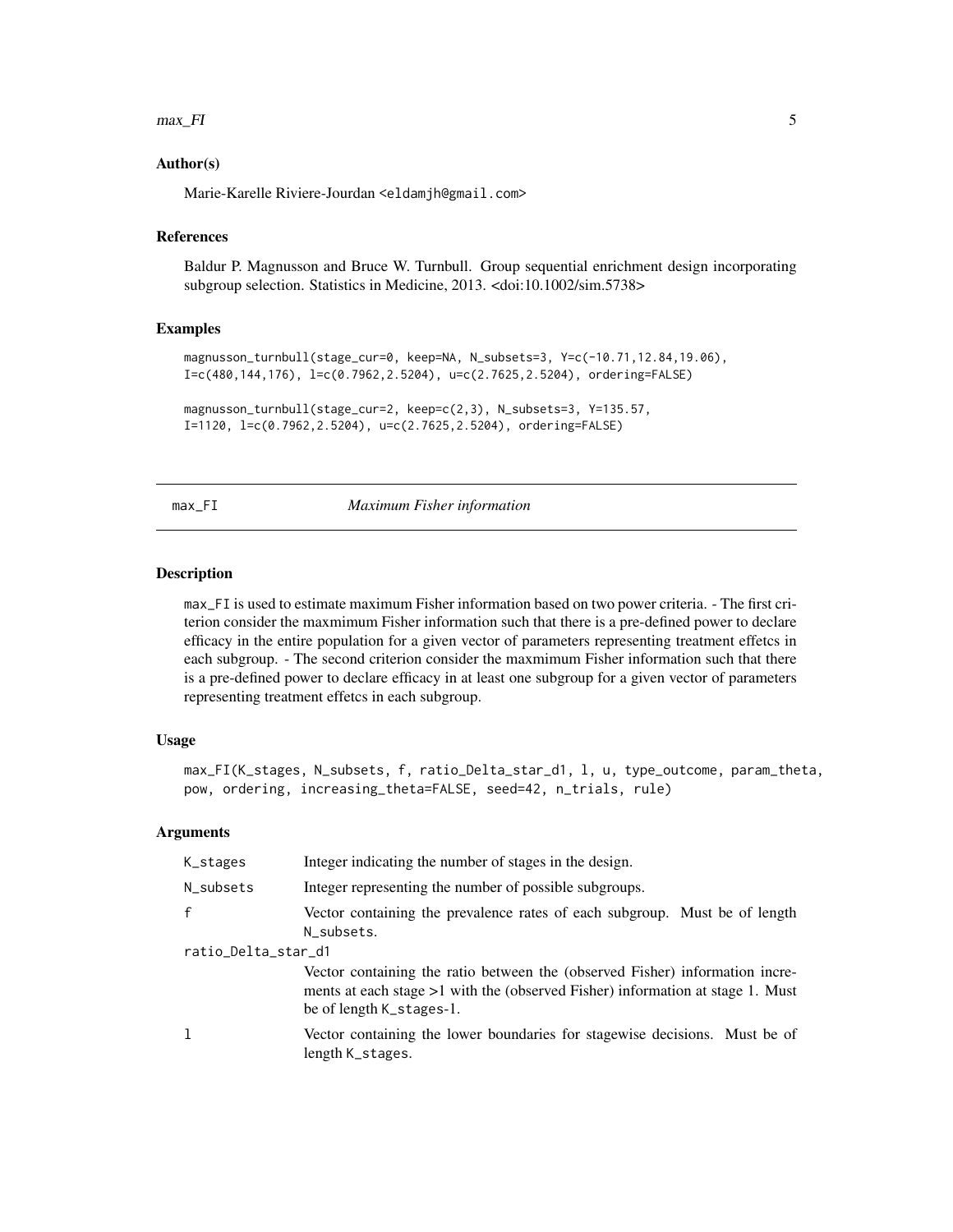| <b>u</b>         | Vector containing the upper boundaries for stagewise decisions. Must be of<br>length K_stages.                                                                                              |  |
|------------------|---------------------------------------------------------------------------------------------------------------------------------------------------------------------------------------------|--|
| type_outcome     | A string containing the type of outcome, either "survival", "binary", or "contin-<br>uous".                                                                                                 |  |
| param_theta      | Vector of parameters representing treatment effects in each subgroup. Must sat-<br>isfy the properties detailed in Magnusson and Turnbull's article (reparametriza-<br>tion can be needed). |  |
| pow              | Value representing the desired power.                                                                                                                                                       |  |
| ordering         | Boolean indicating if the subgroups (theta) are ordered.                                                                                                                                    |  |
| increasing_theta |                                                                                                                                                                                             |  |
|                  | Boolean indicating if greater values of theta parameters represent better treat-<br>ment effects. The default value is set at FALSE.                                                        |  |
| seed             | Interger representing the seed. The default value is set at 42.                                                                                                                             |  |
| n_trials         | Integer indicating the number of trials to simulate.                                                                                                                                        |  |
| rule             | Integer with value either 1 or 2 for power criteria detailed in description section<br>(1 for entire population, 2 for at least one subgroup).                                              |  |

# Value

A value representing the maximum Fisher information is returned.

#### Author(s)

Marie-Karelle Riviere-Jourdan <eldamjh@gmail.com>

#### References

Baldur P. Magnusson and Bruce W. Turnbull. Group sequential enrichment design incorporating subgroup selection. Statistics in Medicine, 2013. <doi:10.1002/sim.5738>

#### Examples

theta\_assumption = list(matrix(c(0.4,0.6,0.4,0.6,0.4,0.6),nrow=2,ncol=3))

#For testing purpose only, larger number of simulations required (see in comments below) max\_FI(K\_stages=2, N\_subsets=3, f=c(0.6,0.2,0.2), ratio\_Delta\_star\_d1=c(1), l=c(0.7962, 2.5204), u=c(2.7625, 2.5204), type\_outcome="binary", param\_theta=theta\_assumption, pow=0.9, ordering=FALSE, increasing\_theta=FALSE, seed=140691, n\_trials=3, rule=1)

#max\_FI(K\_stages=2, N\_subsets=3, f=c(0.6,0.2,0.2), ratio\_Delta\_star\_d1=c(1), l=c(0.7962, 2.5204), #u=c(2.7625, 2.5204), type\_outcome="binary", param\_theta=theta\_assumption, pow=0.9, #ordering=FALSE, increasing\_theta=FALSE, seed=140691, n\_trials=10000000, rule=1)

#max\_FI(K\_stages=2, N\_subsets=3, f=c(0.6,0.2,0.2), ratio\_Delta\_star\_d1=c(1), l=c(0.7962, 2.5204), #u=c(2.7625, 2.5204), type\_outcome="binary", param\_theta=theta\_assumption, pow=0.9, #ordering=FALSE, increasing\_theta=FALSE, seed=140691, n\_trials=10000000, rule=2)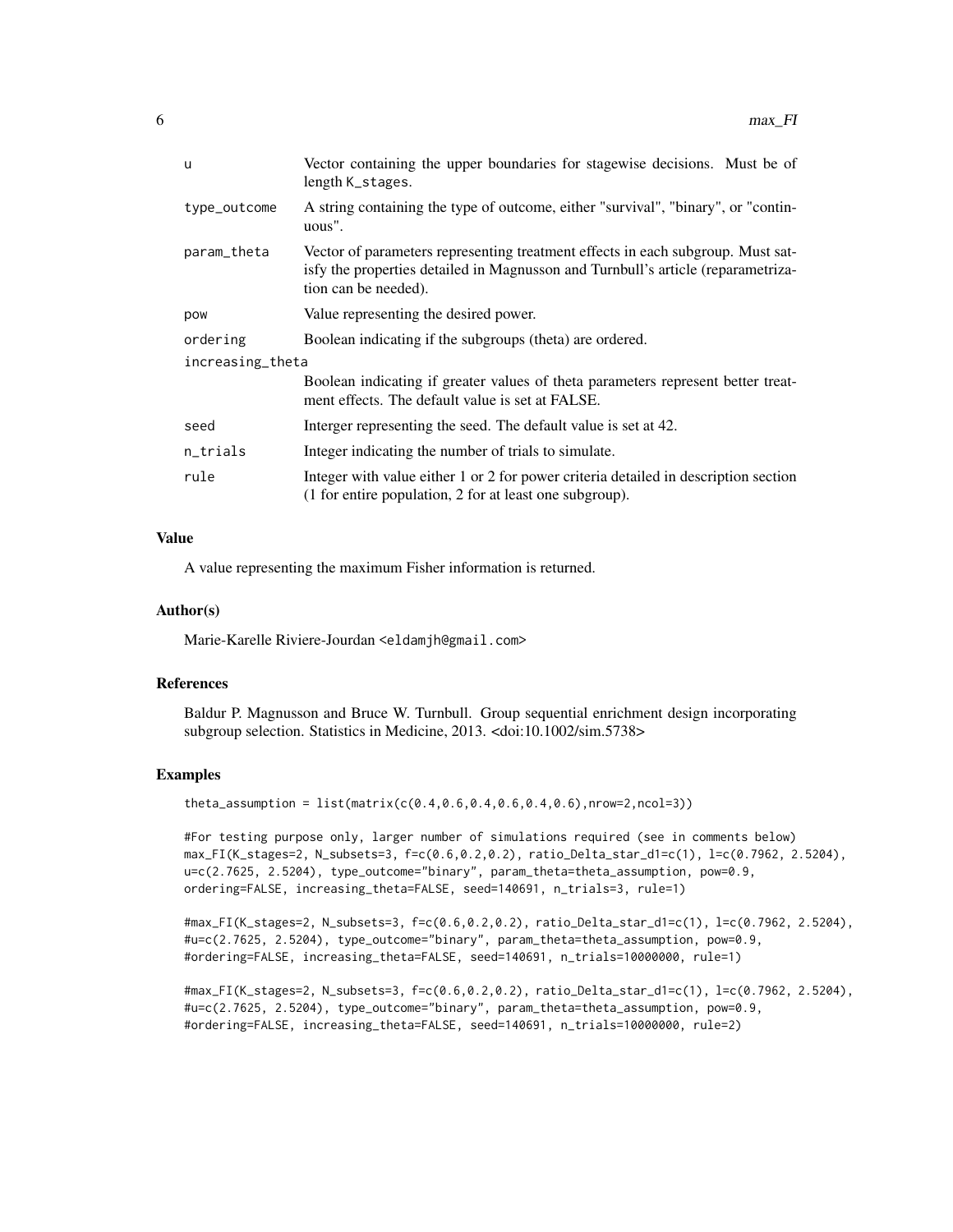<span id="page-6-0"></span>sim\_magnusson\_turnbull

*Simulations of trials with GSED*

# Description

sim\_magnusson\_turnbull is used to simulate clincal trials with GSED for different type of outcome (survival, binary, continuous).

# Usage

```
sim_magnusson_turnbull(K_stages, N_subsets, f, l, u, ratio_Delta_star_d1, type_outcome,
param_outcome=NA, n_max=NA, incl_rate=NA, cens_rate=NA, param_cens=NA, med_cur_c=NA,
HR=NA, nb_required=NA, nmax_wait=+Inf, ordering, increasing_theta=FALSE,
nsim=1000, seed=42)
```
# Arguments

| K_stages            | Integer indicating the number of stages in the design.                                                                                                                                                                                                                                                                                                                                                                                                                                                                   |
|---------------------|--------------------------------------------------------------------------------------------------------------------------------------------------------------------------------------------------------------------------------------------------------------------------------------------------------------------------------------------------------------------------------------------------------------------------------------------------------------------------------------------------------------------------|
| N_subsets           | Integer representing the number of possible subgroups.                                                                                                                                                                                                                                                                                                                                                                                                                                                                   |
| f                   | Vector containing the prevalence rates of each subgroup. Must be of length<br>N_subsets.                                                                                                                                                                                                                                                                                                                                                                                                                                 |
| $\mathbf 1$         | Vector containing the lower boundaries for stagewise decisions. Must be of<br>length K_stages.                                                                                                                                                                                                                                                                                                                                                                                                                           |
| u                   | Vector containing the upper boundaries for stagewise decisions. Must be of<br>length K_stages.                                                                                                                                                                                                                                                                                                                                                                                                                           |
| ratio_Delta_star_d1 |                                                                                                                                                                                                                                                                                                                                                                                                                                                                                                                          |
|                     | Vector containing the ratio between the (observed Fisher) information incre-<br>ments at each stage >1 with the (observed Fisher) information at stage 1. Must<br>be of length K_stages-1.                                                                                                                                                                                                                                                                                                                               |
| type_outcome        | A string containing the type of outcome, either "survival", "binary", or "contin-<br>uous".                                                                                                                                                                                                                                                                                                                                                                                                                              |
| param_outcome       | Must be supplied only if type_outcome is equal to "binary" or "continuous".<br>The parameters supplied for the binary outcome must be a list of one element<br>containing a matrix of size 2xN_subsets. The parameters supplied for the con-<br>tinuous outcome must be a list of two elements containing two matrices of size<br>2xN_subsets. The matrices should contain probabilities of response, or the<br>means and variances respectively, for in row control or treatment, and in column<br>the subgroup number. |
| $n_{max}$           | Integer representing the maximum number of patients to enroll in a trial. Must<br>be supplied only if type_outcome is equal to "binary" or "continuous", will be<br>ignored otherwise.                                                                                                                                                                                                                                                                                                                                   |
| incl_rate           | Number representing the inclusion rate. Must be supplied only if type_outcome<br>is equal to "survival", will be ignored otherwise.                                                                                                                                                                                                                                                                                                                                                                                      |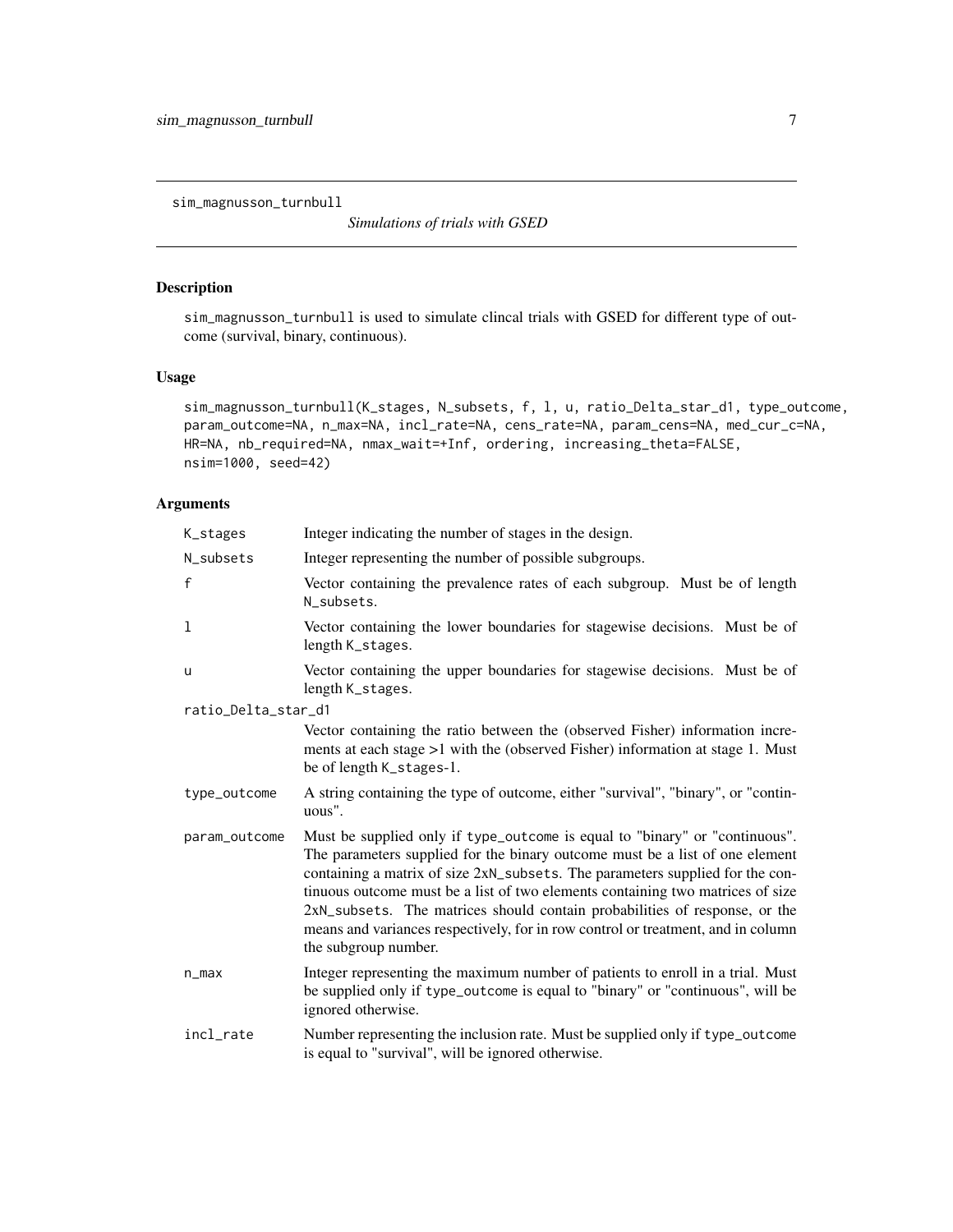| cens_rate              | Number representing the proportion of drop-outs. Must be supplied only if<br>type_outcome is equal to "survival", will be ignored otherwise.                                                                                                                                                                                                       |  |
|------------------------|----------------------------------------------------------------------------------------------------------------------------------------------------------------------------------------------------------------------------------------------------------------------------------------------------------------------------------------------------|--|
| param_cens             | Number representing the median follow-up time for drop-outs. Must be supplied<br>only if type_outcome is equal to "survival", will be ignored otherwise.                                                                                                                                                                                           |  |
| med_cur_c              | Number representing the median survival for the control group. Must be sup-<br>plied only if type_outcome is equal to "survival", will be ignored otherwise.                                                                                                                                                                                       |  |
| <b>HR</b>              | Vector containing the expected hazard ratios for each subgroup. Must be of<br>length N_subsets. Must be supplied only if type_outcome is equal to "sur-<br>vival", will be ignored otherwise.                                                                                                                                                      |  |
| nb_required            | Integer indicating the maximum number of events required. Must be supplied<br>only if type_outcome is equal to "survival", will be ignored otherwise.                                                                                                                                                                                              |  |
| $nmax$ <sub>wait</sub> | For type_outcome equal to "survival" only, will be ignored otherwise. If spec-<br>ified, maximum number of patients to include in the trial, the inclusions will be<br>stopped when this number is achieved and trial will pursue until the number of<br>events required is achieved. Must be superior to nb_required. Default value is<br>$+Inf.$ |  |
| ordering               | Boolean indicating if the subgroups (theta) are ordered.                                                                                                                                                                                                                                                                                           |  |
| increasing_theta       |                                                                                                                                                                                                                                                                                                                                                    |  |
|                        | Boolean indicating if greater values of theta parameters represent better treat-<br>ment effects. The default value is set at FALSE.                                                                                                                                                                                                               |  |
| nsim                   | Integer indicating the number of trials to simulate. The default value is set at<br>1000.                                                                                                                                                                                                                                                          |  |
| seed                   | Interger representing the seed. The default value is set at 42.                                                                                                                                                                                                                                                                                    |  |

# Value

A list is returned composed of:

| prob_rejec    | Percentage of simulated trials (estimated probability) to reject any subgroup.                                                                                          |
|---------------|-------------------------------------------------------------------------------------------------------------------------------------------------------------------------|
| prob_accep    | Percentage of simulated trials (estimated probability) to accept the null hypoth-<br>esis, that is there is no treatment effect in any subgroup.                        |
| list_keep     | A list of the different subgroups that were selected across all simulated trials.                                                                                       |
| pct_keep      | Percentage of selection of each subgroup of list_keep across all simulated<br>trials.                                                                                   |
| rejec_stage   | Vector of percentage of simulated trials (estimated probability) to reject any<br>subgroup at each stage.                                                               |
| accep_stage   | Vector of percentage of simulated trials (estimated probability) to accept the null<br>hypothesis (that is there is no treatment effect in any subgroup) at each stage. |
| mean_pat      | Mean number of patients included across all simulated trials.                                                                                                           |
| mean_duration | If type_outcome is equal to "survival", the trial mean duration across all simu-<br>lated trials is also returned.                                                      |

# Author(s)

Marie-Karelle Riviere-Jourdan <eldamjh@gmail.com>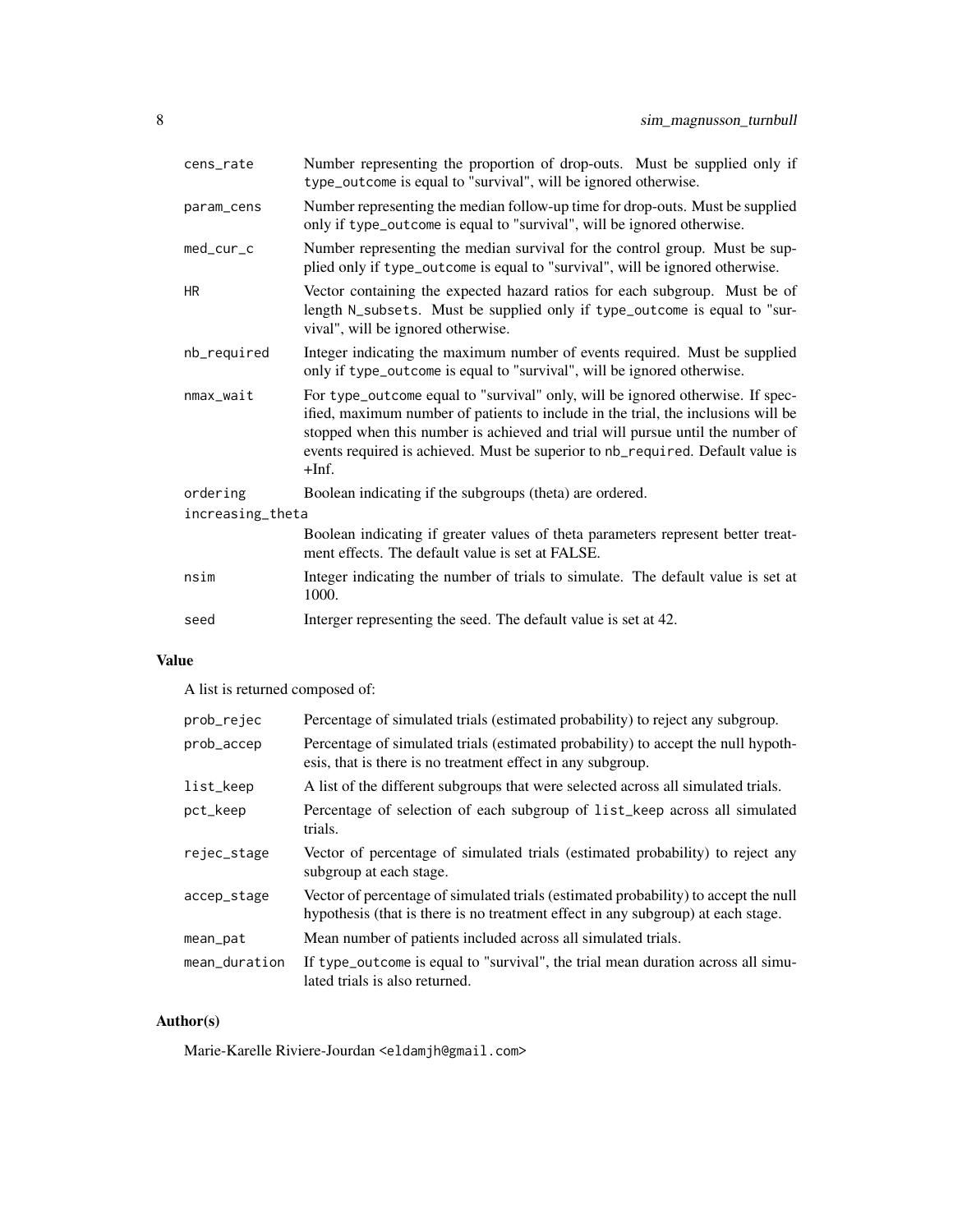#### <span id="page-8-0"></span>References

Baldur P. Magnusson and Bruce W. Turnbull. Group sequential enrichment design incorporating subgroup selection. Statistics in Medicine, 2013. <doi:10.1002/sim.5738>

# Examples

#For testing purpose only, larger number of simulations required (see in comments below) sim\_magnusson\_turnbull(K\_stages=2, N\_subsets=3, f=c(0.6,0.2,0.2), l=c(0.7962, 2.5204), u=c(2.7625, 2.5204), ratio\_Delta\_star\_d1=c(1), type\_outcome="binary", param\_outcome= list(matrix(c(0.4,0.4,0.4,0.6,0.6,0.6),nrow=2,ncol=3,byrow=TRUE)), n\_max=1496, ordering=FALSE, nsim=2, seed=42)

#sim\_magnusson\_turnbull(K\_stages=2, N\_subsets=3, f=c(0.6,0.2,0.2), l=c(0.7962, 2.5204), #u=c(2.7625, 2.5204), ratio\_Delta\_star\_d1=c(1), type\_outcome="binary", param\_outcome=  $\text{Hist}(\text{matrix}(c(0.4, 0.4, 0.4, 0.6, 0.6, 0.6), \text{nrow=2}, \text{ncol=3}, \text{byrow=TRUE})), \text{ n_max=1496},$ #ordering=FALSE, nsim=1000, seed=42)

#sim\_magnusson\_turnbull(K\_stages=2, N\_subsets=3, f=c(0.6,0.2,0.2), l=c(0.7962, 2.5204), #u=c(2.7625, 2.5204), ratio\_Delta\_star\_d1=c(1), type\_outcome="binary", param\_outcome= #list(matrix(c(0.5,0.5,0.5,0.5,0.5,0.5),nrow=2,ncol=3,byrow=TRUE)), n\_max=1496, #ordering=FALSE, nsim=1000, seed=42)

#sim\_magnusson\_turnbull(K\_stages=2, N\_subsets=4, f=c(0.25,0.25,0.25,0.25), l=c(0.98,2.35), #u=c(2.59,2.35), ratio\_Delta\_star\_d1=c(1), type\_outcome="survival", incl\_rate=1/28, #cens\_rate=0, med\_cur\_c=7, HR=c(0.8,0.8,0.8,0.8), nb\_required=1030, ordering=TRUE, #increasing\_theta=FALSE, nsim=1000, seed=42)

stage\_1\_evaluation *Stage 1-evaluation step of GSED*

#### Description

stage\_1\_evaluation is used to evaluate the efficacy of the subgroup selected at the end of the first stage of GSED.

#### Usage

```
stage_1_evaluation(keep, Z_1j, f, u)
```
#### Arguments

| keep | Vector containing the indices of the subgroups selected at stage 1.                                              |
|------|------------------------------------------------------------------------------------------------------------------|
| Z_1j | Vector containing the Z-statistics (standard normal under H0) for each subgroup.<br>Must be of length N_subsets. |
| f.   | Vector containing the prevalence rates of each subgroup.                                                         |
| u    | Vector containing the upper boundaries for stagewise decisions.                                                  |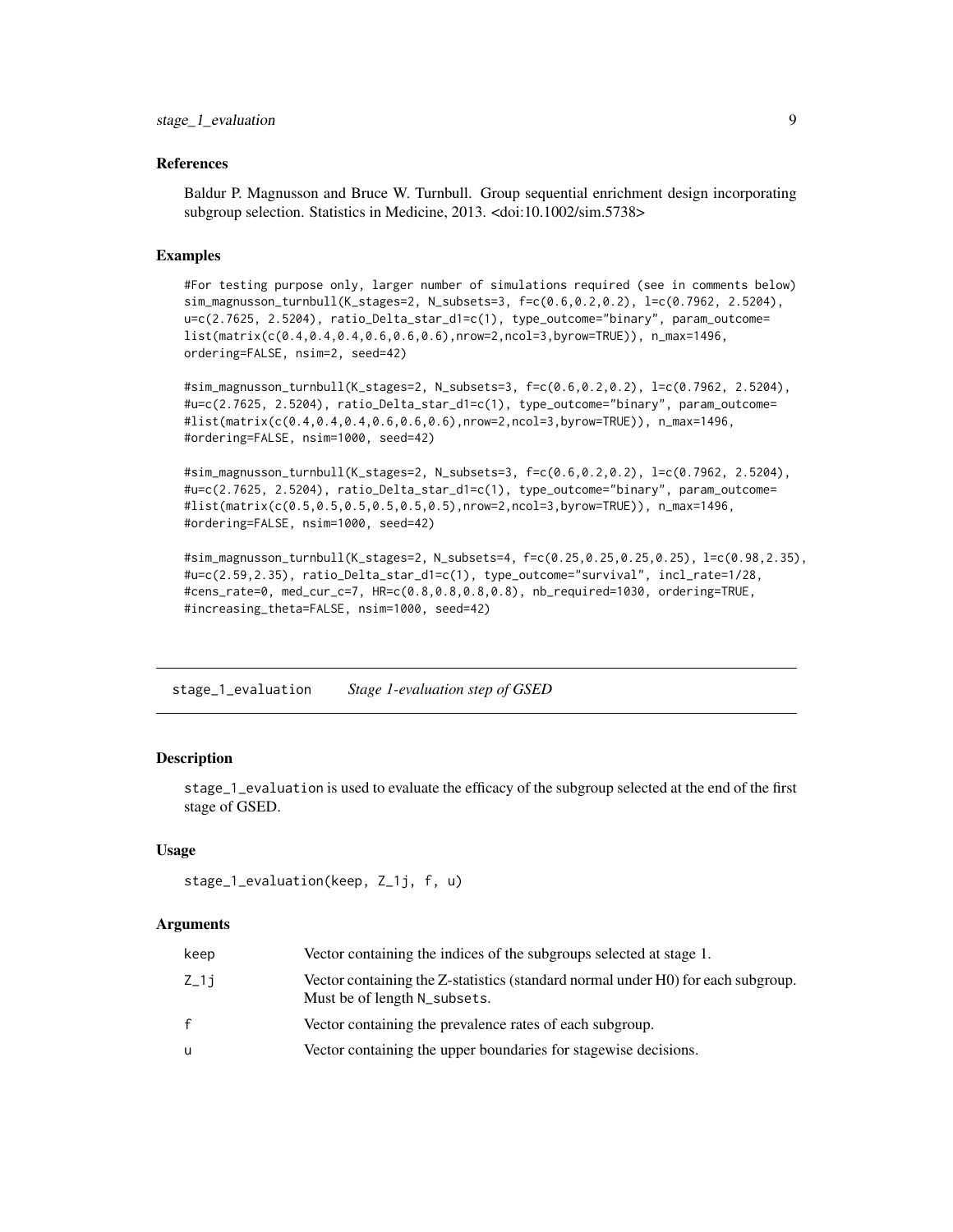# <span id="page-9-0"></span>Value

A list is returned, consisting of:

| stage | Integer containing the current step. Value is 1 by default, or -1 if the trial stops<br>earlier for efficacy after this evaluation step. |
|-------|------------------------------------------------------------------------------------------------------------------------------------------|
|       | Vector containing the indices of the subgroups selected at stage 1 (=keep).                                                              |

# Author(s)

Marie-Karelle Riviere-Jourdan <eldamjh@gmail.com>

#### References

Baldur P. Magnusson and Bruce W. Turnbull. Group sequential enrichment design incorporating subgroup selection. Statistics in Medicine, 2013. <doi:10.1002/sim.5738>

## Examples

stage\_1\_evaluation(keep=c(2,3), Z\_1j=c(-0.49,1.07,1.44), f=c(0.6,0.2,0.2), u=c(2.7625,2.5204))

stage\_1\_selection *Stage 1-selection step of GSED*

#### Description

stage\_1\_selection is used to determine the subgroup selected at the end of the first stage of GSED.

# Usage

stage\_1\_selection(N\_subsets, Z\_1j, l, ordering, increasing\_theta=FALSE)

# Arguments

| N_subsets        | Integer representing the number of possible subgroups.                                                                               |
|------------------|--------------------------------------------------------------------------------------------------------------------------------------|
| $Z_1$ j          | Vector containing the Z-statistics (standard normal under H0) for each subgroup.<br>Must be of length N_subsets.                     |
| 1                | Vector containing the lower boundaries for stagewise decisions.                                                                      |
| ordering         | Boolean indicating if the subgroups (theta) are ordered.                                                                             |
| increasing_theta |                                                                                                                                      |
|                  | Boolean indicating if greater values of theta parameters represent better treat-<br>ment effects. The default value is set at FALSE. |

# Value

A vector containing the indices of the subgroups selected is returned.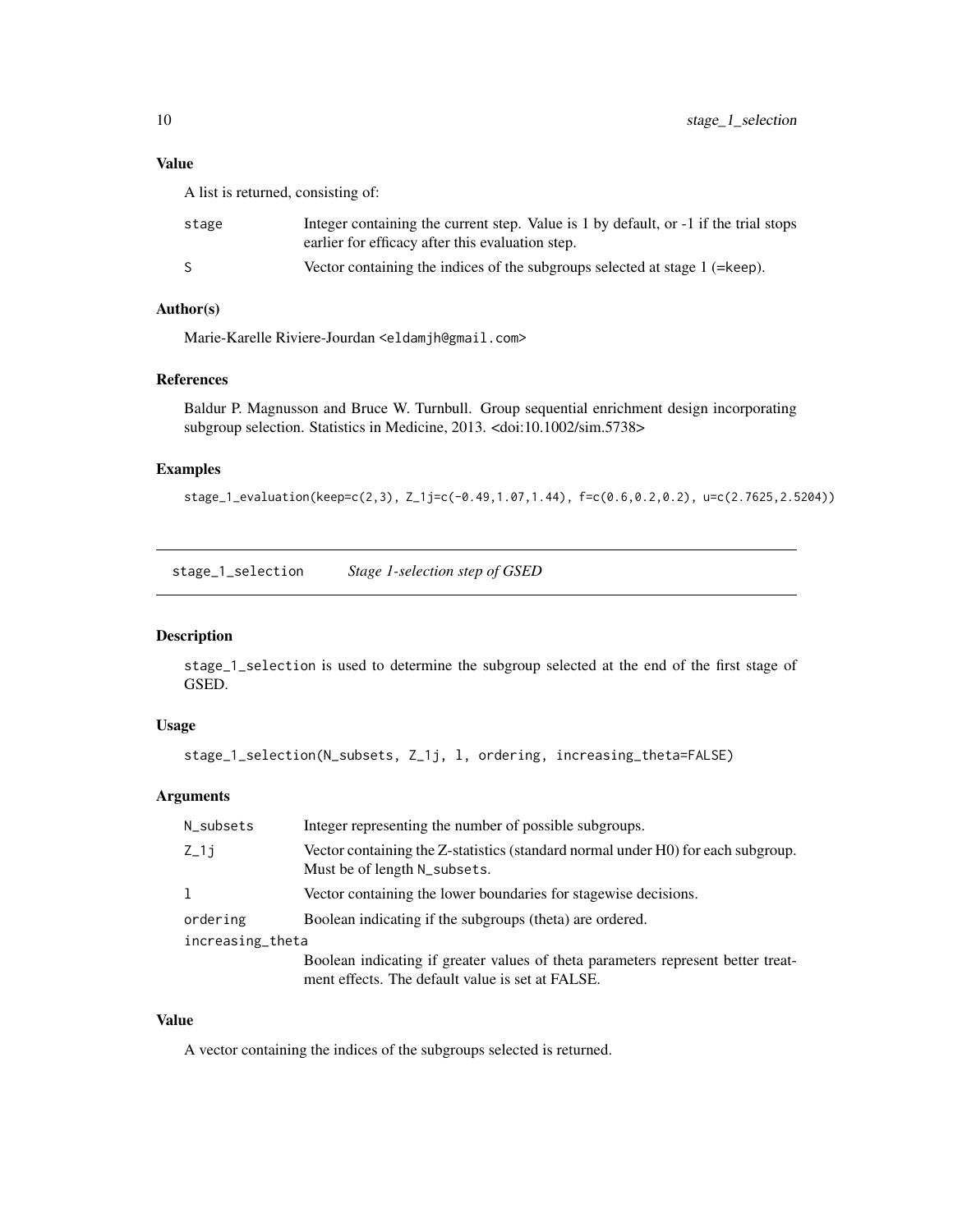# Author(s)

Marie-Karelle Riviere-Jourdan <eldamjh@gmail.com>

### References

Baldur P. Magnusson and Bruce W. Turnbull. Group sequential enrichment design incorporating subgroup selection. Statistics in Medicine, 2013. <doi:10.1002/sim.5738>

# Examples

stage\_1\_selection(N\_subsets=3, Z\_1j=c(-0.49,1.07,1.44), l=c(0.7962,2.5204), ordering=FALSE)